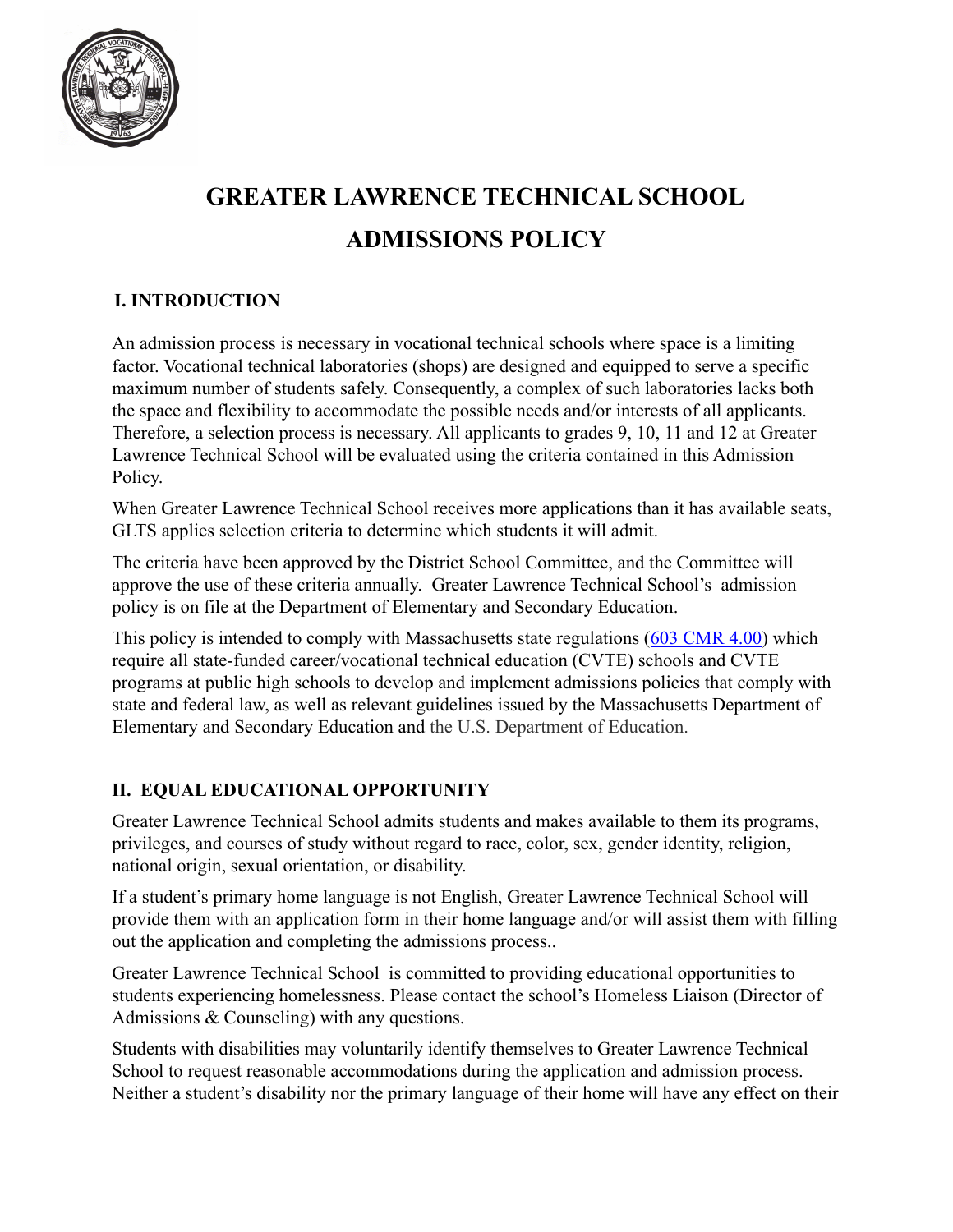admission to Greater Lawrence Technical School.

Consistent with Massachusetts state regulations (603 CMR 4.00) Greater Lawrence Technical School will continue to develop a plan with deliberate, specific strategies to promote equal educational opportunities and attract, enroll, and retain a student population that, when compared to students in similar grades in sending districts, has a comparable academic and demographic profile.

### **III. ELIGIBILITY**

Any eighth, ninth, or tenth grade student who is a resident of the Greater Lawrence Regional Vocational Technical School District (Andover, Lawrence, Methuen and North Andover) who expects to be promoted to the grade they seek to enter by their local district is eligible to apply for fall admission, subject to the availability of openings to Greater Lawrence Technical School. Resident students will be evaluated using the criteria contained in this Admission Policy.

Note: Non-resident applicants must submit an application of admission no later than March 15 of the preceding school year and will be subject to the admissions criteria of the Greater Lawrence Regional Vocational Technical School District. Non-resident students will be evaluated using the criteria contained in this Admission Policy. However, priority for admission is given to Greater Lawrence Regional Vocational Technical School District residents according to the District Agreement.

Transfer students from other Chapter 74 state-approved vocational technical education programs are eligible to apply for fall admission or admission during the school year to grades 9, 10, 11, or 12 at Greater Lawrence Technical School provided they expect to be promoted to the grade they seek to enter by their current school. Transfer students will be evaluated using the criteria contained in this Admission Policy.

#### **School Choice Eligibility**

The Greater Lawrence Regional Vocational Technical School District Committee, upon recommendation from the Superintendent-Director, votes every year prior to June 1st on the participation in the school choice program. If the District School Committee votes in favor of participating in the school choice program for the next academic year, school choice students will be eligible to apply for fall admission subject to the availability of openings provided they expect to be promoted to the grade they seek to enter by their local district. Greater Lawrence Technical School will not be responsible for providing transportation services for school choice students. School Choice students will be evaluated using the criteria contained in this Admission Policy.

Students who begin their enrollment as School Choice students may remain as School Choice students throughout their enrollment at Greater Lawrence Technical School providing they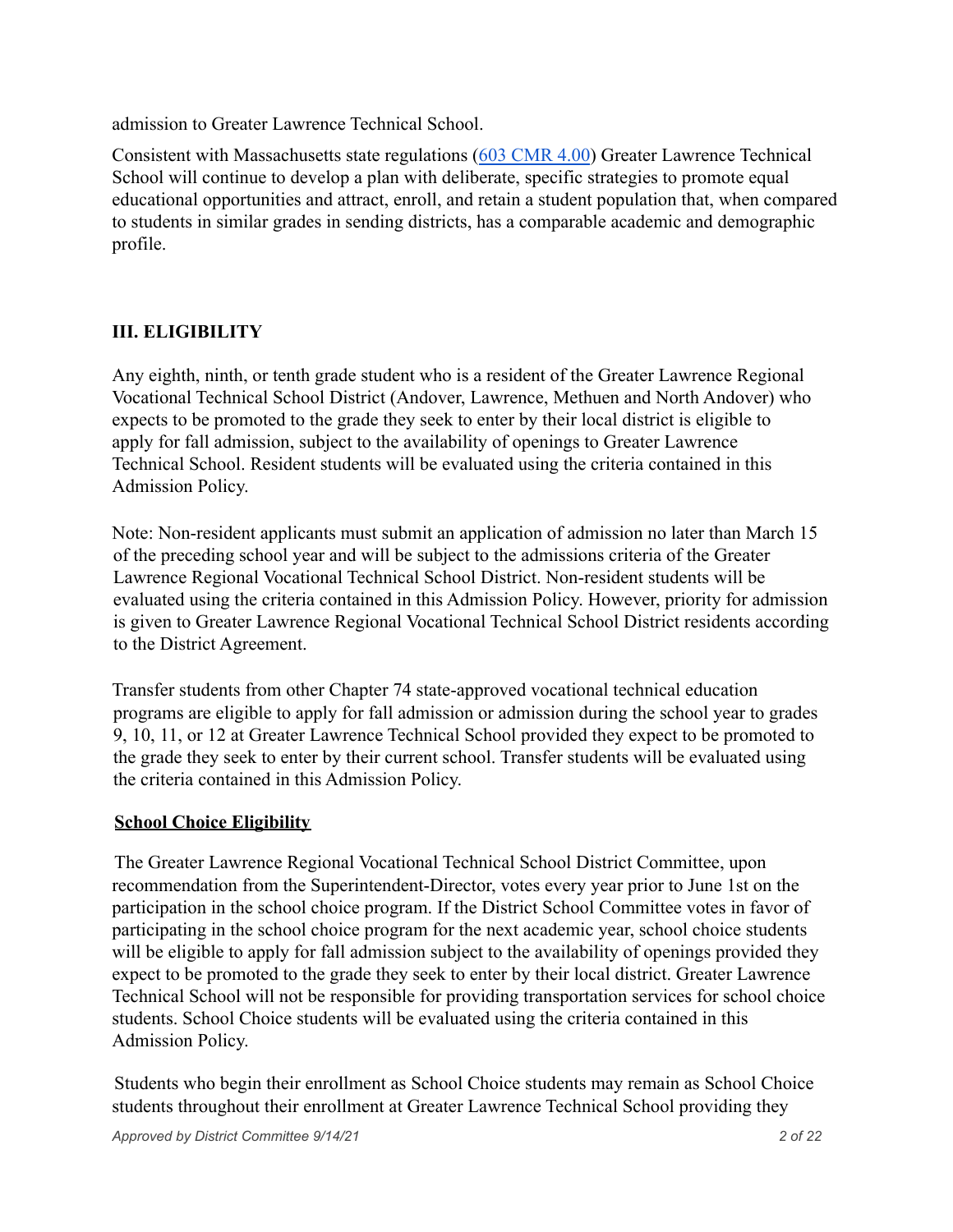continue to reside outside of the District.

### **McKinney –Vento**

Homeless students are eligible to apply to GLTS at any time, and will be accepted according to the selection criteria contained in this Admission Policy. Upon meeting admissions criteria and being accepted to GLTS, the school will immediately enroll homeless and foster care students in school, even if they do not have the documents usually required for enrollment, including school records, medical records, proof of residency, discipline records, or birth certificate. GLTS Guidance and Admissions staff will work collaboratively with families and agencies to obtain requested documentation.

#### **Students in Foster Care**

Each child and youth in transition has the right to remain at his or her school of origin or attend any school within the attendance area in which the child or youth is actually living. When a determination is made that it is not in a student's best interest to remain at GLTS, the Guidance Department will ensure the child is immediately enrolled in a new school and provide any documentation available.

#### **Home School Students**

Students who are being homeschooled may apply for admission to Greater Lawrence Technical School, including admission during the school year, provided all Admission Policy criteria are followed where applicable. The Home School student's parent(s)/guardian(s) must submit a copy of the Home School approval letter from the local school superintendent and if grades are not available, a representative sample or portfolio of the student's body of work in English language arts or its equivalent, math, science, and social studies must be provided

#### **IV. ORGANIZATIONAL STRUCTURE**

Greater Lawrence Technical School is a public regional vocational technical school situated on a 26-acre campus located in Andover, MA. serving four communities (Andover, Lawrence, Methuen and North Andover) with prime location to area industry and easy accessibility to major highways such as routes 93 and 495. Greater Lawrence Technical School is accredited by the New England Association of Schools and Colleges. Greater Lawrence Technical School is committed to providing quality vocational technical programs.

It is the responsibility of the Greater Lawrence Technical School Superintendent-Director to supervise the administration of the policies and procedures used to admit and enroll students, consistent with all applicable laws, regulations, and guidance.

Greater Lawrence Technical School has an Admission Committee appointed by the Superintendent-Director. The committee is chaired by the Director of Admissions  $\&$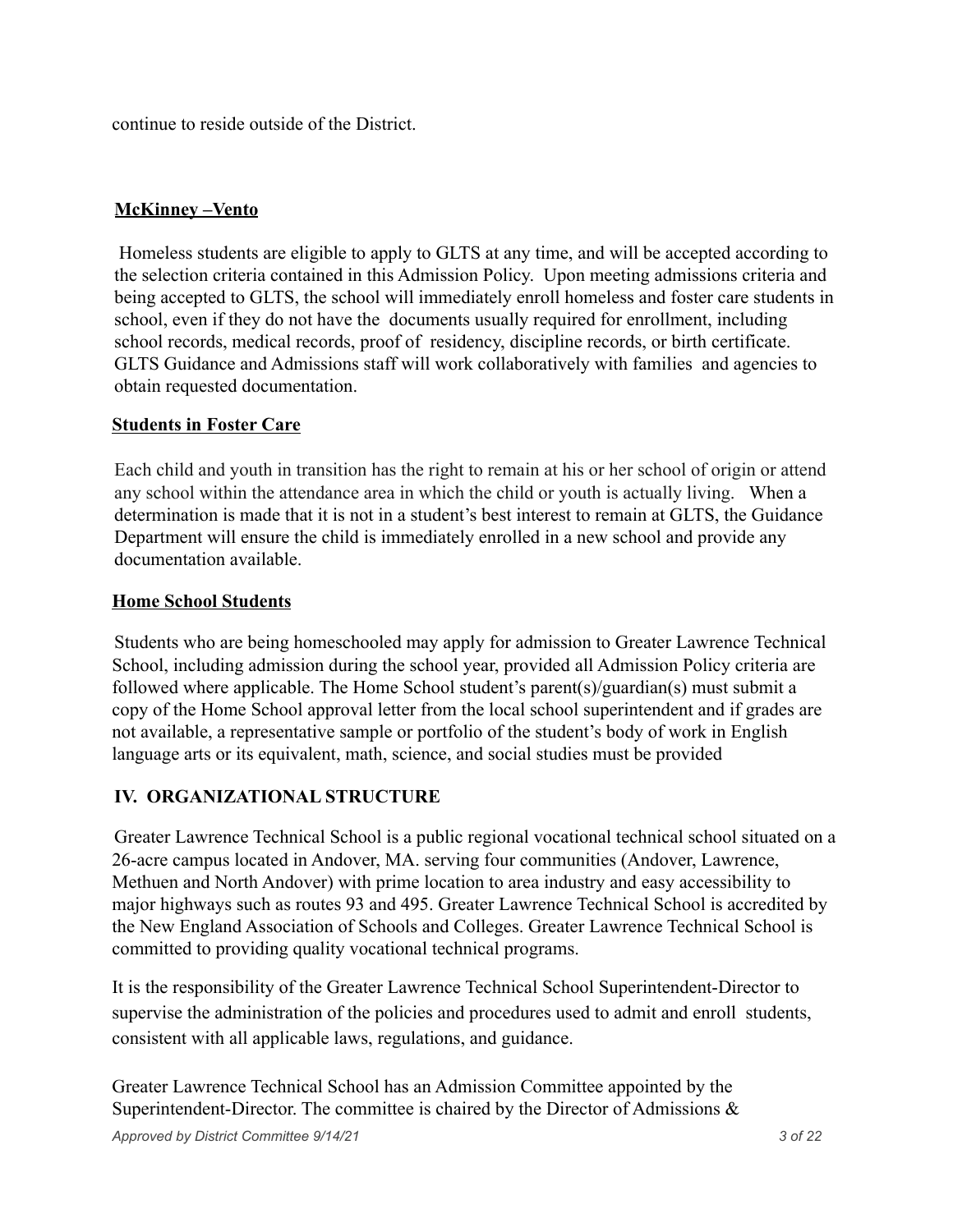Counseling and minimally consists of a member of the Administration, Guidance, Technical and Academic Departments. Responsibilities of the Admissions Committee include oversight of the:

- A. Review of available admissions data from previous school years and all relevant data regarding our sending communities to ensure equitable access pursuant to 603 CMR 4.00 and all applicable state and federal regulations;
- B. Determination of standards for admission;
- C. Development and implementation of admission procedures.

## **V. ADMISSIONS COMMUNICATION POLICIES**

Greater Lawrence Technical School provides information and resources on its school website, including information on the admissions process, a link to the online application system, and information about program offerings. Students and their families can request hard copies of available information by emailing the Admissions Office at admissions  $\omega$ glts.net, or by calling (978)686-0194, ext. 2061 or 2062.

Greater Lawrence Technical School also shares recruitment information about the school through a variety of methods:

A. Visitations by all students in 8th grade classes in local schools to Greater Lawrence Technical School or a presentation at each of the middle schools to all 8th grade students within the district.

B**.** An Open House during the fall is scheduled. Prospective students and their parent(s)/guardian(s) have an opportunity to visit all vocational technical programs during a fall Open House event. They may speak with teachers as well as view a presentation about all offerings.

C**.** Brochures describing all technical and academic programs, sports, cooperative education, and special education and English learner resources, are distributed during the  $8<sup>th</sup>$  grade visitations and the Open House. Admissions and promotional materials will be made available in a student/family's home language whenever possible.

D. Tours may be arranged by calling the Admissions Office at (978)686-0194, ext. 2061, or by emailing admissions  $\omega$ glts, net. If the agreed-upon time slot for a tour occurs during the applicant's school day, the Admissions Office will provide documentation that the applicant attended a tour during this time. Such tours may **not** be counted as unexcused absences by sending districts.

E. A copy of the approved Admissions Policy will be posted annually on the school website, included in the Program of Studies, and will be provided in hard copy or electronically upon request.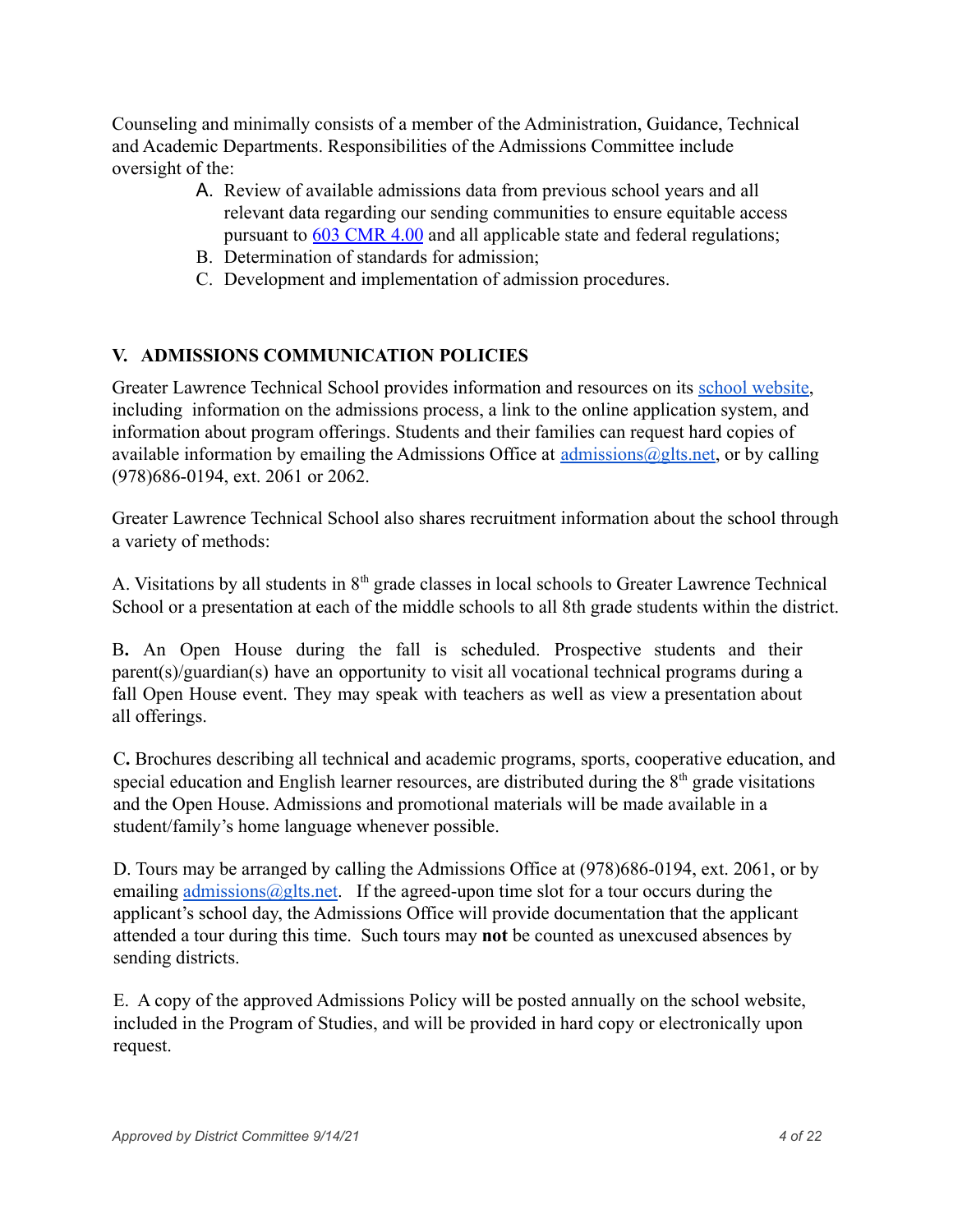## **VI. APPLICATION PROCESS FOR FALLADMISSION**

A. Students interested in applying to Greater Lawrence Technical School for fall admission to the ninth, tenth or eleventh grade must:

1. Complete and submit an electronic application through the GLTS website under the Admissions page. Students can also contact the Admissions Department to request a paper application, or obtain an application from their Guidance Counselor. This application should be returned to the GLTS admissions office.

2. For applications for grade 9 Fall Admission, the application should be submitted, either electronically or paper copy, by the priority admission deadline of February 1st. Applications and all supporting documentation for admission to grades ten and eleven should be submitted by the end of the current school year.

B. It is the responsibility of the local school guidance counselor (or Principal's designee) to:

1. Complete their portion of the application form through the electronic application portal upon notification that a student has applied.

2. Upload all required documents and complete all required parts of the application by February 1st. If an application is submitted after this date, the middle school counselor/staff should upload all required documentation as soon as possible. Completed applications include:

- (a) Completed application form (including required signatures), along with counselor recommendation and official school record of grades, attendance, and discipline.
- (b) For applications to grade 9 (fall admission),
	- The final grades for 7th and Quarter/Trimester 1 8th grade grades in

English Language Arts, Social Studies, Math and Science are required.

- The sum of unexcused absences in grade 7 plus grade 8 unexcused absences from quarter/trimester 1 are required.
- An official school record of disciplinary infractions for grades 7 and 8 must be submitted.
- All applications must also include a recommendation by sending school personnel.
- (c) For applications to grade 10 or 11 (fall admission)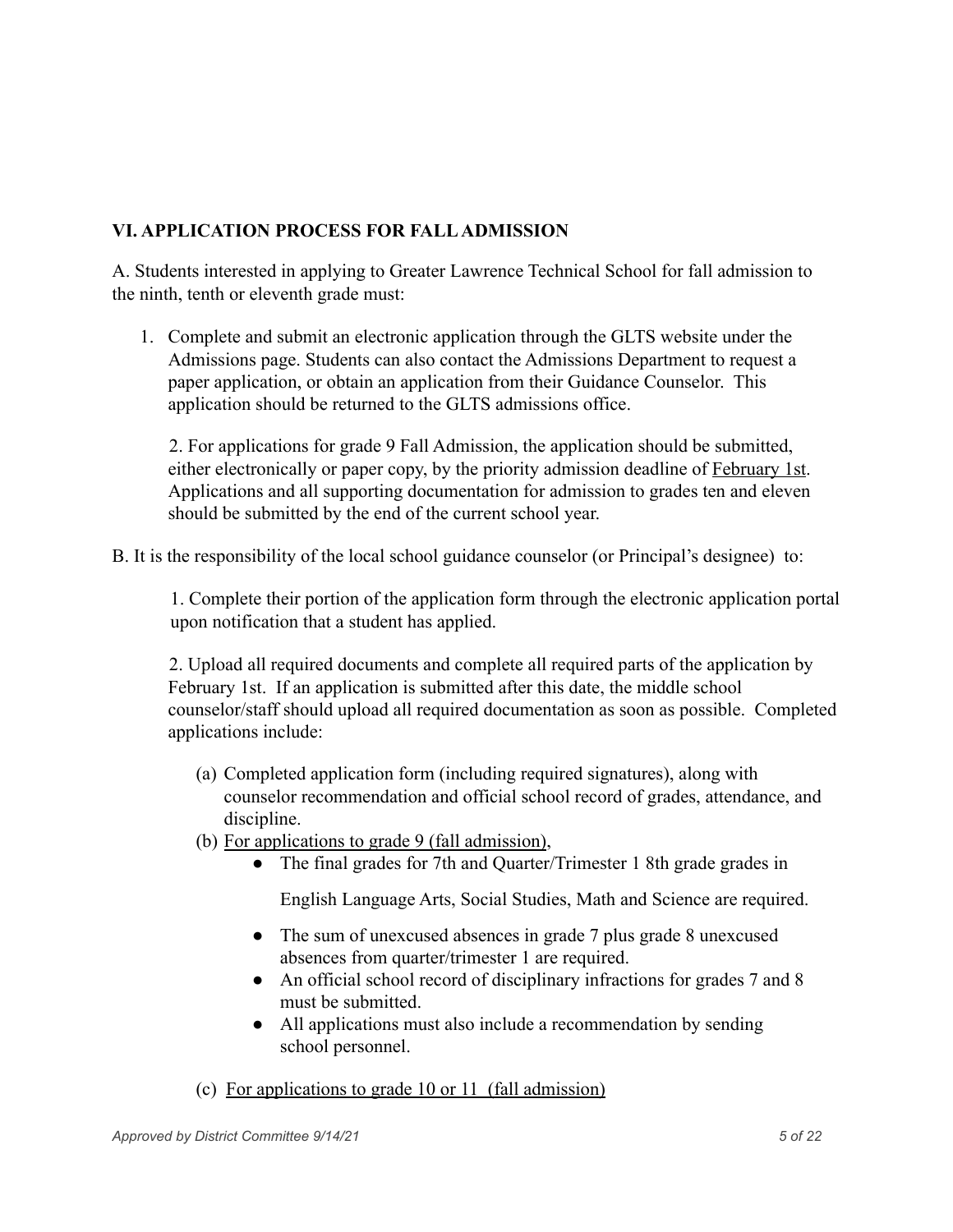- The final grades for the previous two school years in English Language Arts, Social Studies, Math and Science are required.
- The sum of unexcused absences for the two previous school years is required
- An official school record of disciplinary infractions for the two previous school years is required.
- All applications must also include a recommendation by sending school personnel.

#### **D.** Late Applications:

Applications for Grade 9 received after February 1 will be evaluated using the same criteria as other applications, which includes being notified if students are accepted, declined or placed on the waiting list. Waiting list students will be integrated in rank order on the established waiting list, which will be valid for the current school year only.

## **CHAPTER 74 TRANSFER STUDENTS**

Applications from students who are enrolled in a state-approved Chapter 74 vocational technical high school program in another school will be considered for admission (including admission during the school year) if they relocate away from their current school and wish to pursue the same program of study at Greater Lawrence

Technical School. All transfer applicants must attend an interview at the Greater Lawrence Technical School prior to acceptance. Their applications will be evaluated according to the provisions of this Admission Policy. Ability of incoming students to select shops is restricted based on the seats available and the nature of the shop competency requirements.

#### **WITHDRAWN STUDENTS WHO REAPPLY**

Students who withdraw from Greater Lawrence Technical School and who are attending or not attending another high school may reapply to Greater Lawrence Technical School. The student transfer procedures contained in this Admission Policy will be utilized to determine re-admission.

#### **VII. SELECTION PROCESS**

Completed applications are processed by the Guidance Department using weighted admissions criteria. Each applicant will be assigned a score derived from the sum of the sub scores of the following criteria:

A. Scholastic Achievement: Maximum 30 points

A-B  $(80 - 100) = 30$  $C (70-79) = 25$  $D(60-69) = 10$ F below  $60 = 1$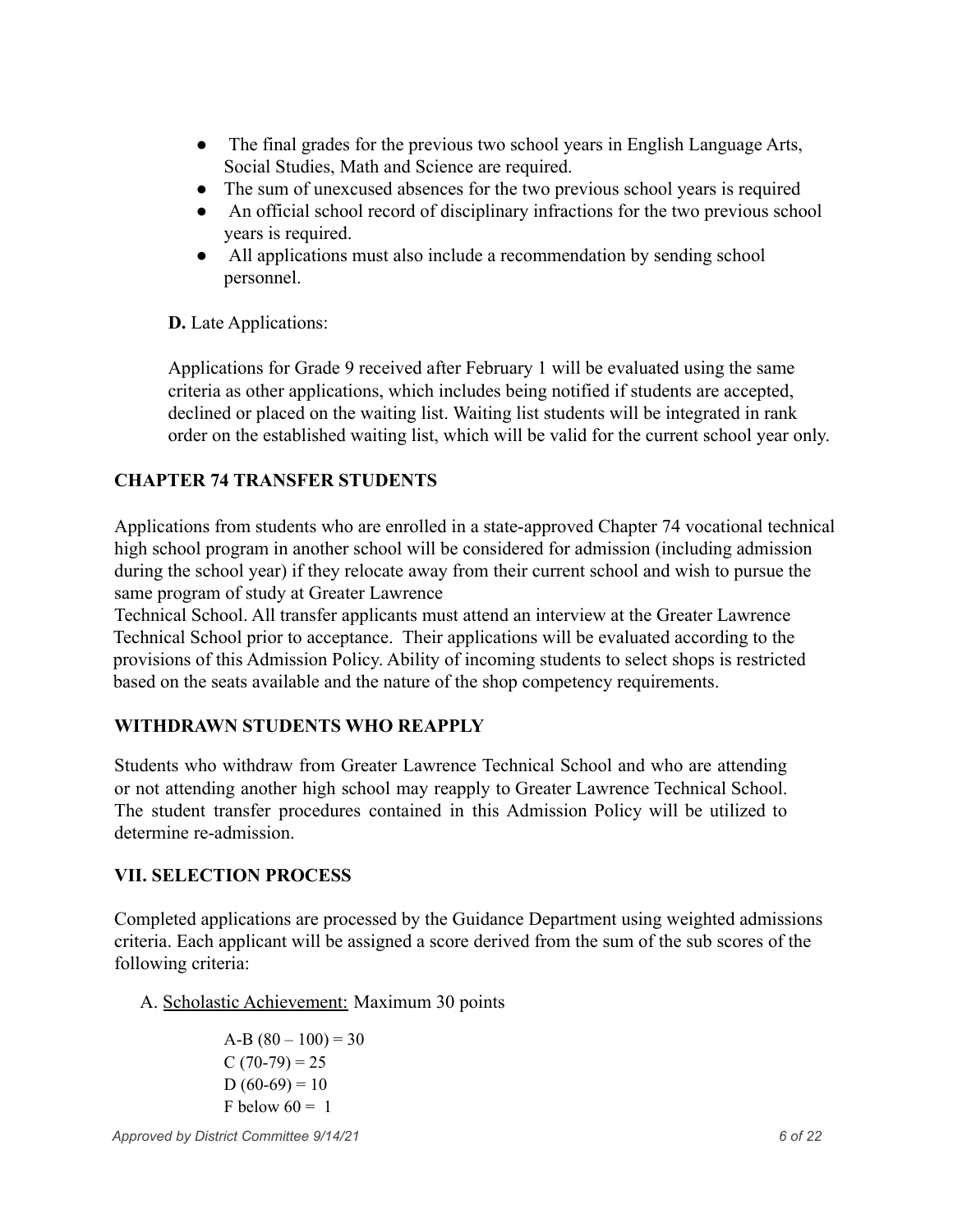B. Attendance: Maximum 25 points

 $0 - 4 = 25$  $5-9=20$ 10-14=15  $15-19=10$  $20 - 24 = 5$  $25 == 1$ 

C. School Discipline/Conduct: Maximum 10 points

 $0$  Suspensions = 10 Points 1 Suspension= 5 Points  $2+$  Suspensions = 1 Point

An official school record of student discipline must be submitted as part of the application process. Points will be deducted only for infractions that resulted in suspensions or expulsion pursuant to M.G.L. c.71,  $\S 37H$  or M.G.L. c.71,  $\S 37H<sup>2</sup>/2$ , or resulted in suspension or expulsion for more than 10 days for a single infraction or cumulatively pursuant to  $M.G.L. c.71$ ,  $\S 37H-<sup>3</sup>/<sub>4</sub>$ .

```
D. Local Guidance Counselor's Recommendation (Guidance Profile Summary):
           Maximum 10 points
           Recommendation Rating Points
           Excellent = 10Above Average = 8Average = 5Below Average = 3Poor = 1
```
After points are given in each area, the points are totaled for each applicant. A maximum total of seventy-five (75) points can be earned.

After a point total for each applicant has been determined, all resident applicants are placed in order of their point total. Resident applicants are then accepted in order of the point total they have achieved. The resident applicant with the highest point total is accepted first, the resident applicant with the second highest point total is accepted second, and so on until all seats are filled. All resident applicants are accepted, declined, or placed on a waiting list if students meet the entrance criteria previously described but the class seats were awarded to higher-ranking applicants. If openings occur**,** the class seats are filled by resident applicants from the waiting list. These resident applicants**,** like those accepted earlier, are accepted in order of their place on the waiting list determined by the total points given according to the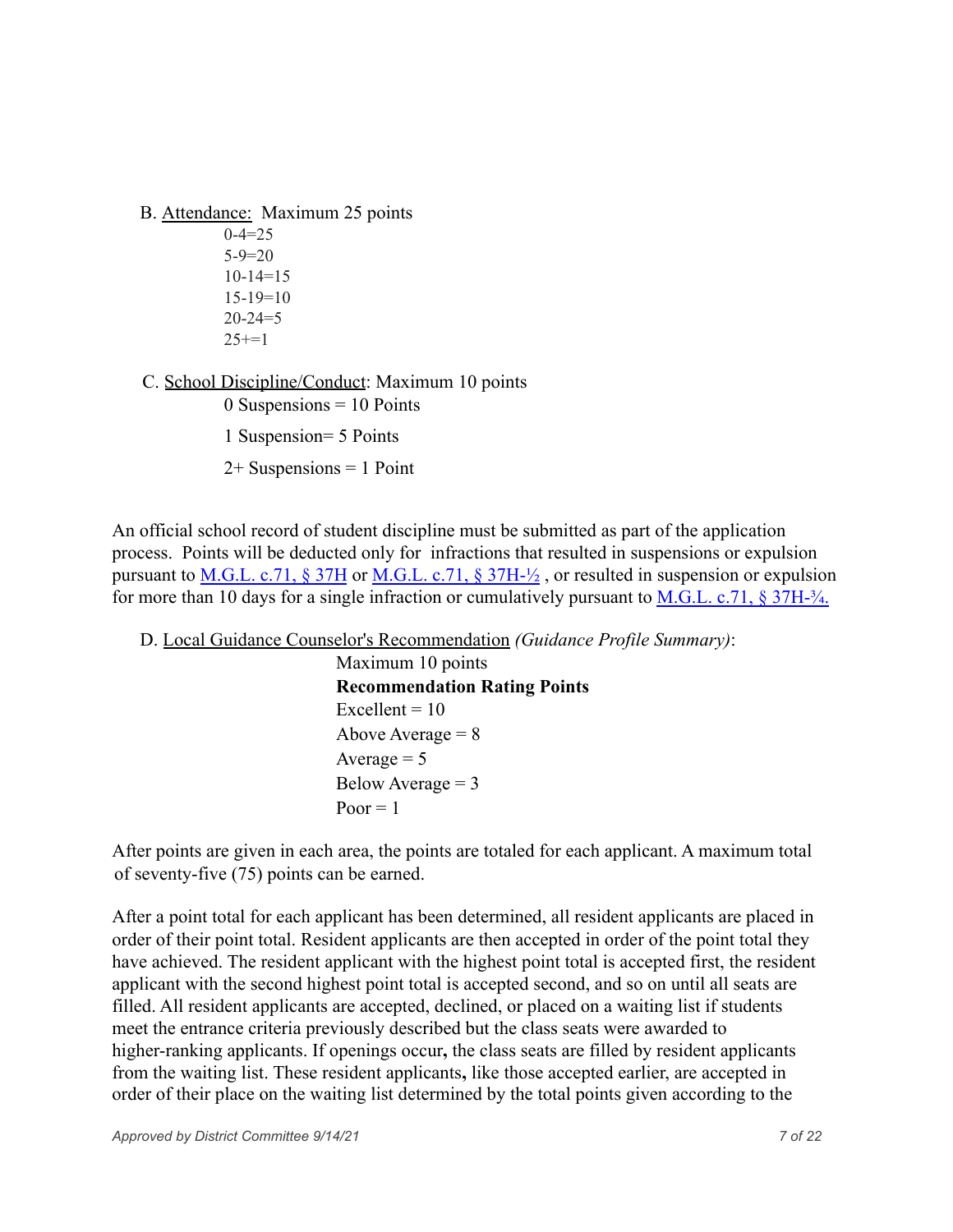selection criteria. Students who are not offered admission are encouraged to apply as a transfer student for Grade 10 or Grade 11 the following year.

Non-resident applicants are evaluated using the criteria in this Admission Policy and will be placed on the waiting list after the resident applicants. Non-resident applicants on the waiting list will only be accepted if all resident applicants on the waiting list have been accepted.

All students are accepted, declined or placed on a waiting list and receive written notification of their status.

### **VIII. REVIEW AND APPEALS**

The applicant's parent(s)/guardian(s), upon receipt of a letter from Greater Lawrence Technical School indicating that the applicant was not accepted or placed on a waiting list for admission to the school, may request an appeal of the decision if there were any extenuating circumstances that may have impacted their application point total. This appeal request, which must be accompanied by documentation from the middle school counselor or administrator, should be submitted in writing to the Director of Admissions & Counseling within thirty (30) days of receipt of the decision letter. This request can be emailed to admissions  $@glts.net$ , or mailed to GLTS Admissions, 57 River Road, Andover, MA 01810. The Director will schedule a hearing with the parent(s)/guardian(s) and student, and will send a decision in writing within thirty days. If the appeal is denied, the applicant's parent(s)/guardian(s) can pursue a final appeal with the Principal, following the same procedure.

## **IX. ENROLLMENT**

In order to enroll at Greater Lawrence Technical School for the fall, applicants must have been promoted to the grade they wish to enter by their local school district. Acceptance and enrollment at Greater Lawrence Regional Vocational Technical School is conditioned upon the accuracy and completeness of a student's application. The Greater Lawrence Regional Vocational Technical High School District reserves the right to revoke its conditional acceptance of any student, at any time, if it determines that the student, the student's parent(s)/guardian(s), or the student's sending school district provided inaccurate, incomplete, or misleading information during the application process. Any student who is accepted but fails to respond to the offer of admission and/or does not submit required enrollment documents after repeated attempts to contact the student/parent may be removed from the list of accepted students and be coded as "no longer interested in attending."

Prior to the first day of school, and in accordance with Massachusetts State Law, updated immunization records of all accepted, incoming students must be forwarded to Greater Lawrence Technical School.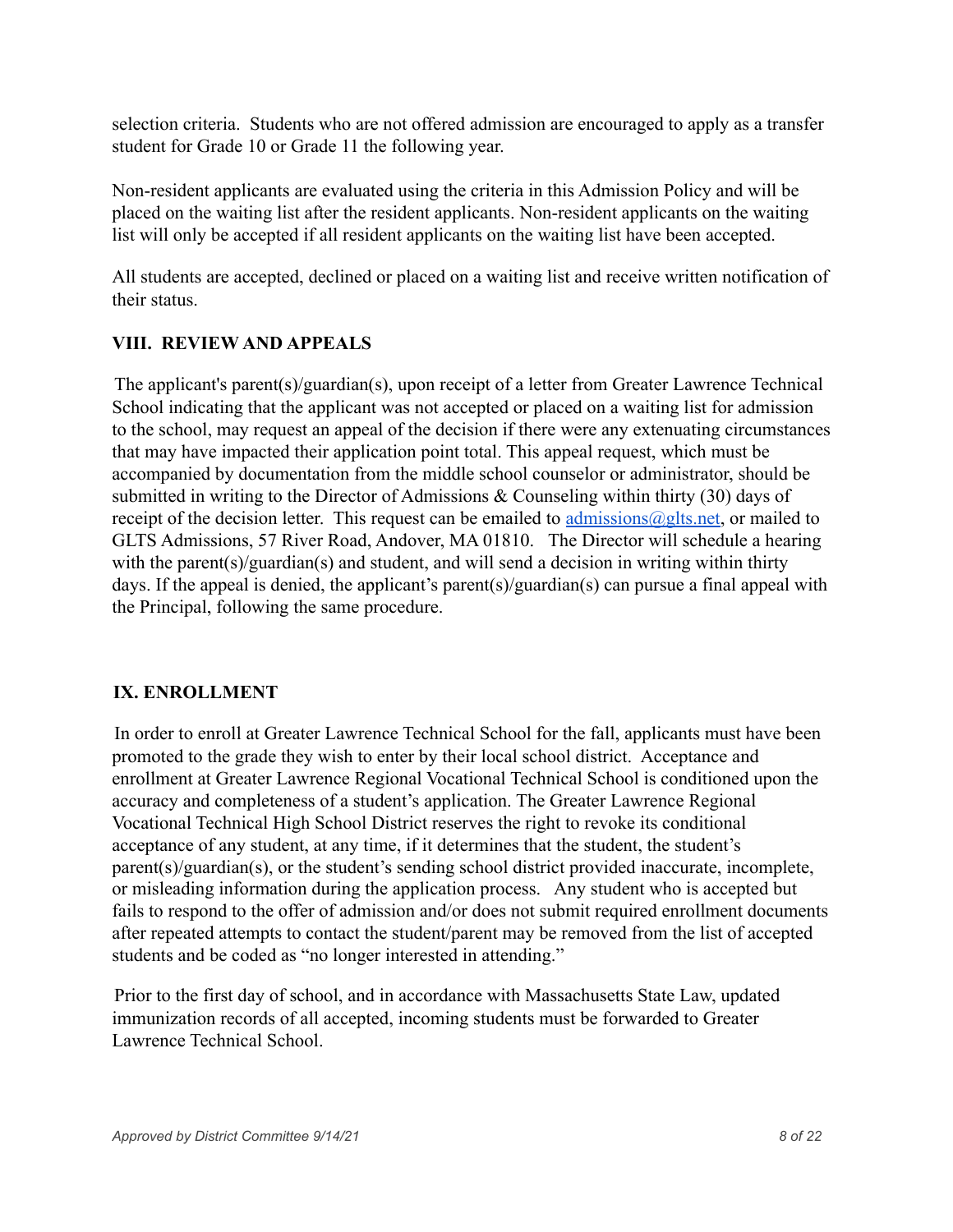## **X. EXPLORATORY PROGRAM**

Because Greater Lawrence Technical School offers 5 or more Chapter 74 state-approved programs, all ninth grade students participate in a half-year exploratory program from September through mid-January in accordance with the applicable Vocational Technical Education and Massachusetts Curriculum Frameworks. The Exploratory Program introduces each student to a variety of career pathways while helping them learn about their individual career talents and interests.

## **XI. PROGRAM-SPECIFIC ADMISSION**

Greater Lawrence Technical School uses the following system for students to identify and enroll in their Chapter 74 technical program.

During the Exploratory Program, students are evaluated by the career instructors who work with them and observe them. Each student is evaluated on:

- Arrival and Preparedness (20%)
- Conduct, Safety and Respect (20%)
- Participation  $(20\%)$
- Completion of Project(s) and Workmanship (40%)

At the end of the Exploratory Program each student selects a first, second, and third choice of the career area(s) that they are interested in studying. In addition to the Exploratory Program evaluation that each student receives from the career instructors, additional factors are considered in determining career program placement. A formula is utilized to rank order each student. Individual student scores are tabulated using Greater Lawrence Technical School's Student Information Management System in order to create a rank order for career area placement. The ranking formula, which is based on 100%, is explained below:

- Exploratory Average the average of grades attained in all career programs that they experienced during the Exploratory Program - 40%
- The grade obtained in the student's first choice shop during the Exploratory Program - 30%
- The grade obtained in the student's second choice shop during the Exploratory Program - 20%
- The grade obtained in the student's third choice shop during the Exploratory Program - 10%

Students will be ranked, by individual score according to the grading formula, within their first choice career area. Priority is provided to first choice students. As such, no student with a higher rank can "bump" a student with a lower rank, provided the students have selected different career areas as their first choice. For example:

A student with an individual score of 97% who selected Horticulture as their second choice